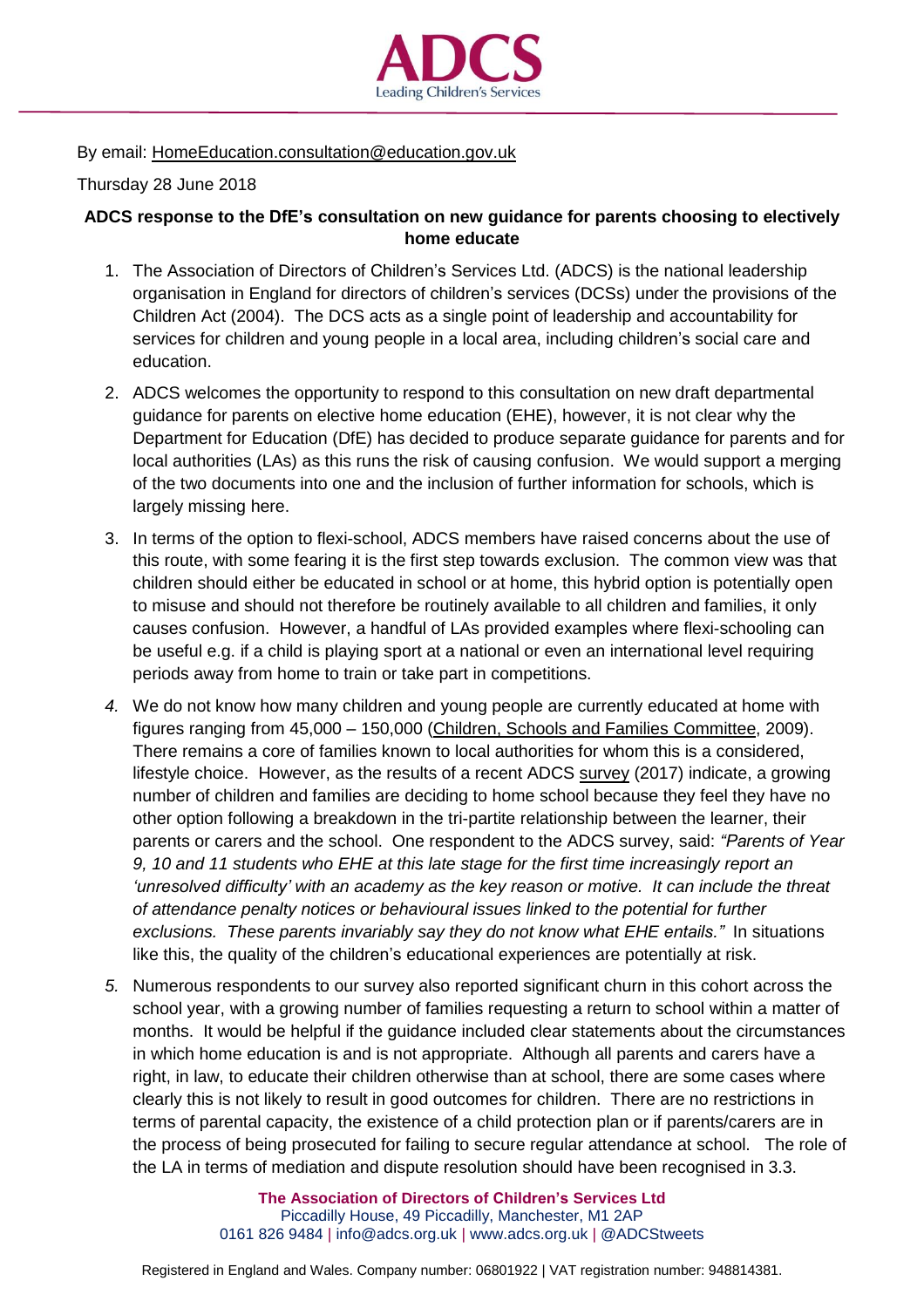Similarly, the wording around 3.4 should be strengthened, a school 'off-rolling' pupils is not simply unacceptable, it is illegal.

- 6. Under section four it would be helpful if the guidance encouraged parents to undertake detailed research into the practicalities of educating their child at home and speak to other families in the local area to inform the development of a suitable and efficient scheme of work before commencing home schooling. We know that every single day out of learning is detrimental, so this process should be well underway, if not completed, by the time a child is removed from school roll. Plans should be outcomes focused and aspirational with regards to working towards accepted educational standards and taking national exams – we have very clear standards and expectations for all other learners attending schools. Further, ADCS believes parents and carers should have to notify their LA if the majority of their child's education is being provided in one particular setting (outside of the home) so its suitability can be quality assured.
- 7. Whilst the draft guidance for parents and carers offers additional detail in some areas fundamental uncertainties remain. There is still no legal definition of what an 'efficient' or 'suitable' education looks like or how many hours constitutes 'full-time' provision in the home. The wording in 2.11 is overly negative and focuses entirely on what parents do not have to do rather than what they should be encouraged to do – have a suitable home learning environment and offer a balanced programme of study. Whilst there should be scope for parents to develop a personalised package of learning it does not mean that some minimum standards or expectations cannot be articulated e.g. a suitable education should include English, maths, ICT and social activities outside of the home.
- 8. Parents and carers do not have to inform the school that their child is being withdrawn to be home educated nor do they have to notify the LA if they plan to home educate, nor comply with requests for information should they become known as home educators via a referral from a GP or health visitor, for example. This makes it very difficult for LAs to know that children are receiving a good standard of education, in a suitable environment, that they are safe and well and that this experience is meeting their wishes and needs. The child's voice appears secondary to the wishes and views of parents at present in the draft guidance.
- 9. A number of ADCS members have expressed concern about the presentation and tone of the safeguarding section of the draft guidance for parents. In this context the LA's overriding concern remains the quality and effectiveness of the educational experiences being delivered in the home. Where wider safeguarding concerns arise then a very clear set of chain of events are triggered and when home schooling has featured in tragic cases of serious harm or even the death of a child, this was generally a symptom of wider abuse and neglect and/or part of a concerted effort to avoid public agencies to conceal such abuse or neglect, see the Department for Education's [triennial](https://assets.publishing.service.gov.uk/government/uploads/system/uploads/attachment_data/file/533826/Triennial_Analysis_of_SCRs_2011-2014_-__Pathways_to_harm_and_protection.pdf) review of serious care reviews (2016). It is not possible to safeguard children who are not known to the LA making a strong case for mandatory registration. The introduction of a register and the ability to see and speak to the child would assist greatly in the identification of children and young people at risk of maltreatment.
- 10. The updates to the special educational needs section better reflect the latest legislative position following the passing of the *Children and Families Act (2014)*, however, further information is required. It would be helpful if the guidance offered greater clarity about the costs that will be met in the provision of education at home for a child with SEN and/or an education, health and care plan (EHCP), and those costs that will not be met e.g. heating, electricity etc. This is an ongoing point of confusion. It would be helpful if the guidance

**The Association of Directors of Children's Services Ltd** Piccadilly House, 49 Piccadilly, Manchester, M1 2AP 0161 826 9484 | [info@adcs.org.uk](mailto:info@adcs.org.uk) | [www.adcs.org.uk](http://www.adcs.org.uk/) | [@ADCStweets](https://twitter.com/ADCStweets)